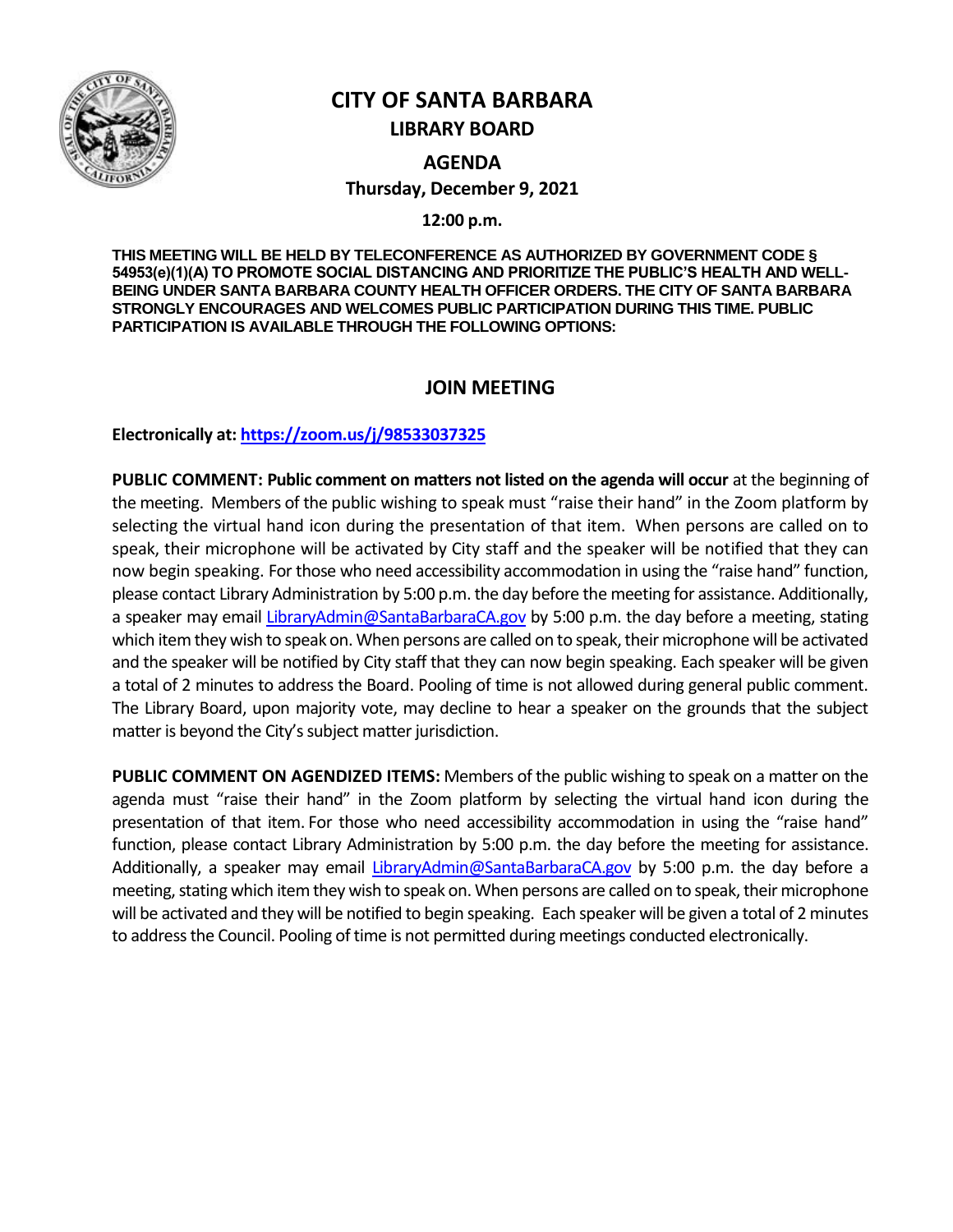## **CALL TO ORDER**

### **ROLL CALL**

### **APPROVAL OF MINUTES – of November 17, 2021**

*Recommendation: That the Library Board waive the reading and approve the minutes of Wednesday, November 17, 2021.*

### **CHANGES TO THE AGENDA**

#### **PUBLIC COMMENT**

Any member of the public may address the Library Board for up to two minutes on any subject within the jurisdiction of the Board that is not scheduled for a public discussion before the Board.

### **LIBRARY SUPPORT ACTIVITIES**

Santa Barbara Public Library Foundation Friends of the Santa Barbara Public Library

### **NEW BUSINESS**

**1. Recognition of Board Member Service** *Recommendation: That the Library Board recognize the exiting Board member.*

### **ADMINISTRATIVE REPORTS**

- **2. ILS and Black Gold Membership Update** *Recommendation: That the Library Board receive an update on the Library's migration to a new ILS and the status of their Black Gold membership.*
- **3. Library Director's Report: Building and Grounds** *Recommendation: That the Library Board receive the monthly Library Director's Report, Building and Grounds.*
- **4. Library Director's Report: Programs** *Recommendation: That the Library Board receive the monthly Library Director's Report, Programs.*

# **5. Library Director's Report: Collections and Circulation** *Recommendation: That the Library Board receive the monthly Library Director's Report, Collection and Circulation.*

**6. Budget Update**

*Recommendation: That the Library Board accept the financial status of the Library as of November 30, 2021.* 

#### **BOARD AND STAFF COMMUNICATIONS**

**7. Library Board Member Updates**